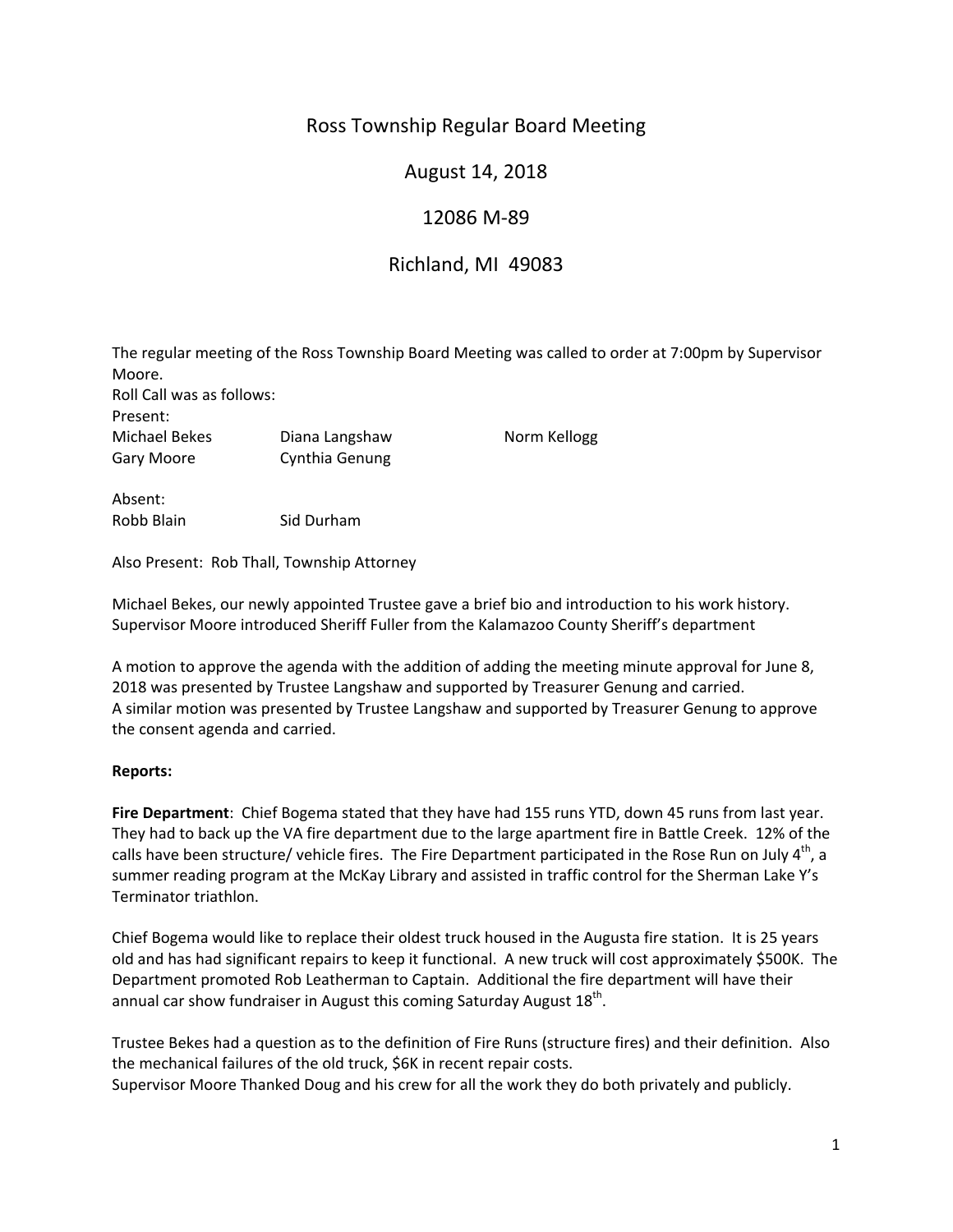**Police Report**: Both Sheriff Fuller and Asst. Sheriff Christensen were in attendance to our Board Meeting. Officer Christensen gave the monthly report to the Board. July saw an uptick in Larcenies In Ross Township. A jet ski was stolen, a break in at the Dock at Bayview, with a possible suspect being charged. The Sheriff's department had 3 death investigations, one an opioid overdose. Pirate's day on Gull Lake went very well this year with no major complaints. Some minor noise ordinance violations, etc. Mardi Gras on the Lake should be a similar experience. The Sheriff's department broke out the Augusta Village stats on this month's report. The Sheriff's department wants to present to the full Ross Township Board their services provided to support keeping the Sheriff's department as the primary law enforcement entity in Ross Township. Trustee Bekes asked has the full Board seen the presentation from the Sheriff. No, only the two Board members on the Police Committee. Are our trends similar to other townships, generally yes. All townships have opioid issues. Gull Lake has an officer in their school system. B&E's and larcenies, PFAS involvement in Parchment. Their emergency management division handles the PFAS issues in Parchment. Their marine division covers Gull Lake and the shoreline for any issues. Their marine presence ramps up during the busy party (Pirates Day) occurrences. They had 17 people on staff this year for Pirates day. The Sheriff stated that on a per capita basis, we have the same occurrences for opioid issues.

A resident asked , If the Township contracts with other police providers, we do not loose Kalamazoo County Sheriff coverage for Ross Township? Feels we need more coverage.

Supervisor Moore stated that many residents have said thank you for the Marine Patrol, good job on the water. Dave Brevy, Richland Village President, said that Richland could serve Ross Township and provide better coverage as presently done by the Sheriff's department. The Sheriff also presented a written report to the Board that will be included in the Board meeting minutes.

**Life Care:** Steve Frisbee from Life Care provided a report to the Board. Calls have been down on medical emergencies. There have been 38 deaths in Calhoun County from opioid overdoses. The age range is as young as 8 and as old as the mid-70s. Fentanyl calls are down, this is a very dangerous drug. Most of their calls have averaged a 7 to 11 response time. No locations of specific call reasons are shown on the report map, due to HIPPA concerns. Fire Chief Bogema added that many of the opioid issues started with people getting addicted to pain killers through a prescription from their doctor.

**Supervisors Report:** Supervisor Moore stated that we have filled the Trustee and Planning Commission openings and it has been a challenging two months.

### **Public Comments:**

Don Lavender: hold board members accountable for holding the residents hostage, many residents are disappointed in the Board. Asked for the Board to defer ordinance changes, law enforcement, Park issues and Master Plan. Purchase a new fire engine for the fire department.

Diane Charles: Old business, road issues

Michael Moore‐ asked the Board to involve citizens in law enforcement decisions for future decisions. Tim Walters‐ encourage Board to hear the Sheriff Fullers presentation and open an invitation to Bedford Police for possible collaboration.

Angela Walters – learn from the past, More transparency

Mike Sulka‐ Town hall meetings for police decisions, Questions and answers.

No name – warranty on road repairs for  $43^{rd}$  Street.

Laura Williams‐ Public comment both before and after Board decisions., Planning Commission, change in the Master Plan. Place making issue, has a concern about Master Plan changes. Law enforcement committee lacking in meeting minute details. Listen to the Sheriff, Medical and Recreational Marijuana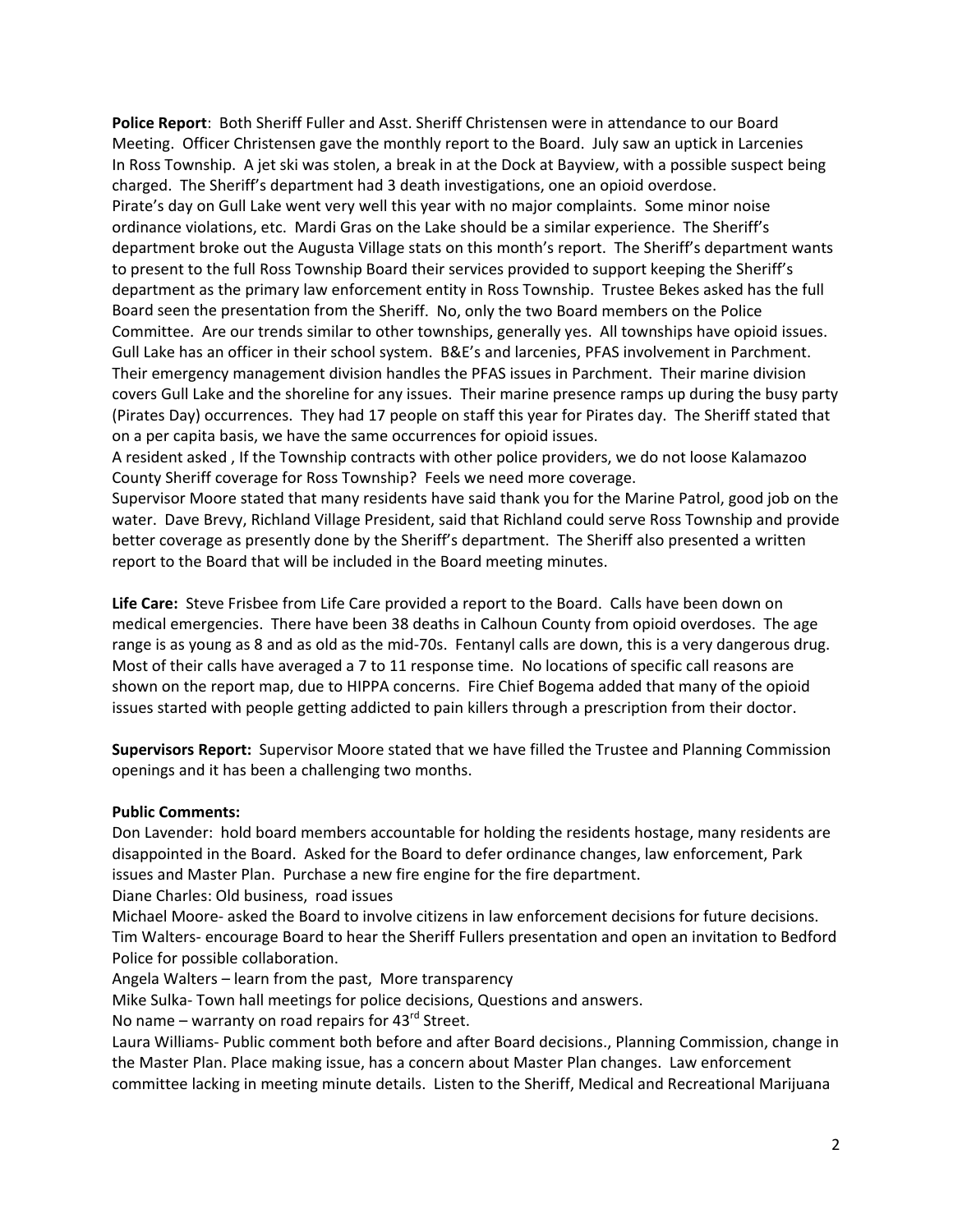issues, who is being pro‐active to protect the community? Slow the process down on Police issues with measurable terms. Town hall sessions on issues.

David ‐ Slow down decision making‐ educate details and analysis to the residents. Full and transparent discussion.. Police and Master Plan discussions needed for full disclosure before changes implemented. What is the status of Brook Lodge? Supervisor Moore addressed this, they plan on rehabbing many of the buildings and have a business development center and community used facilities. They need to come to the Planning Commission for a site plan, etc.

#### **Old Business:**

Kalamazoo County Road Commission: Every Monday morning Supervisor Moore meets with KCRC staff and Lakeland Asphalt to review issues and complaints from our road construction in Ross Township. Good progress is being made and the entire project could be completed in two years instead of the three year plan. Resident complaints of the lack of a road shoulder were addressed. A separate company does the road edging. It will be completed, just be careful while driving on these newly paved roads.

Richland Village Police Update: December 31, 2018 our contract expires with the Kalamazoo County Sheriff. The Law enforcement committee has had numerous meetings with the Sheriff and village police departments. Gene McKay is not present tonight as committee chair to discuss the details. The committee has recommended to the Board to partner with the Richland Village Police department for 80 hours per week coverage. The committee stayed with the same recommendation even after the Township Board opted out of the Medical Marijuana ordinances. The preliminary survey results show the Township residents wanted to stay the same 40 hours of coverage (50%), increase to 60 hours coverage (35%) and have less coverage than present (5%).

A short discussion ensued with Trustee Bekes asking about can the Sheriff give us a 30 day grace on the 90 day agreement to cancel the annual Sheriff's contract. No 30 day grace period is available, but the Sheriff stated that the Township can cancel the contract at any time with a 90 day notice to both parties. Trustee Langshaw still has questions she wants answers to. Sheriff Fuller wants to be here for any town hall meeting to present their law enforcement package. He is available the 3<sup>rd</sup> week of September for a presentation. A motion was presented to have a town hall meeting the  $3<sup>rd</sup>$  week of September by Trustee Bekes, supported by Trustee Langshaw and carried. Date/ time and venue to be determined at a later date.

The Road Assessment tax tribunal had some parcels invalidated. 15 appeals to the tax tribunal, we are still waiting for the final order from the court on these properties. What is the status of the Michigan State University payment as to their road assessment. Supervisor Moore stated they have still not paid but is in contact with Andy Widenar of MSU.

#### **New Business:**

Jesse Zamora's resignation from the Planning Commission. Supervisor Moore read the resignation letter to the Board effective immediately. A motion by Trustee Langshaw and supported by Treasurer Genung to accept Mr. Zamora's resignation. The motion was carried unanimously.

A motion to appoint Mark Markillie to the Planning Commission was presented by Treasurer Genung, supported by Clerk Kellogg and carried unanimously.

Prein and Newhoff: New address fee has been raised from \$35 to \$45. A motion to accept this new fee cost structure was presented by Trustee Langshaw, and supported by Trustee Bekes and carried unanimously.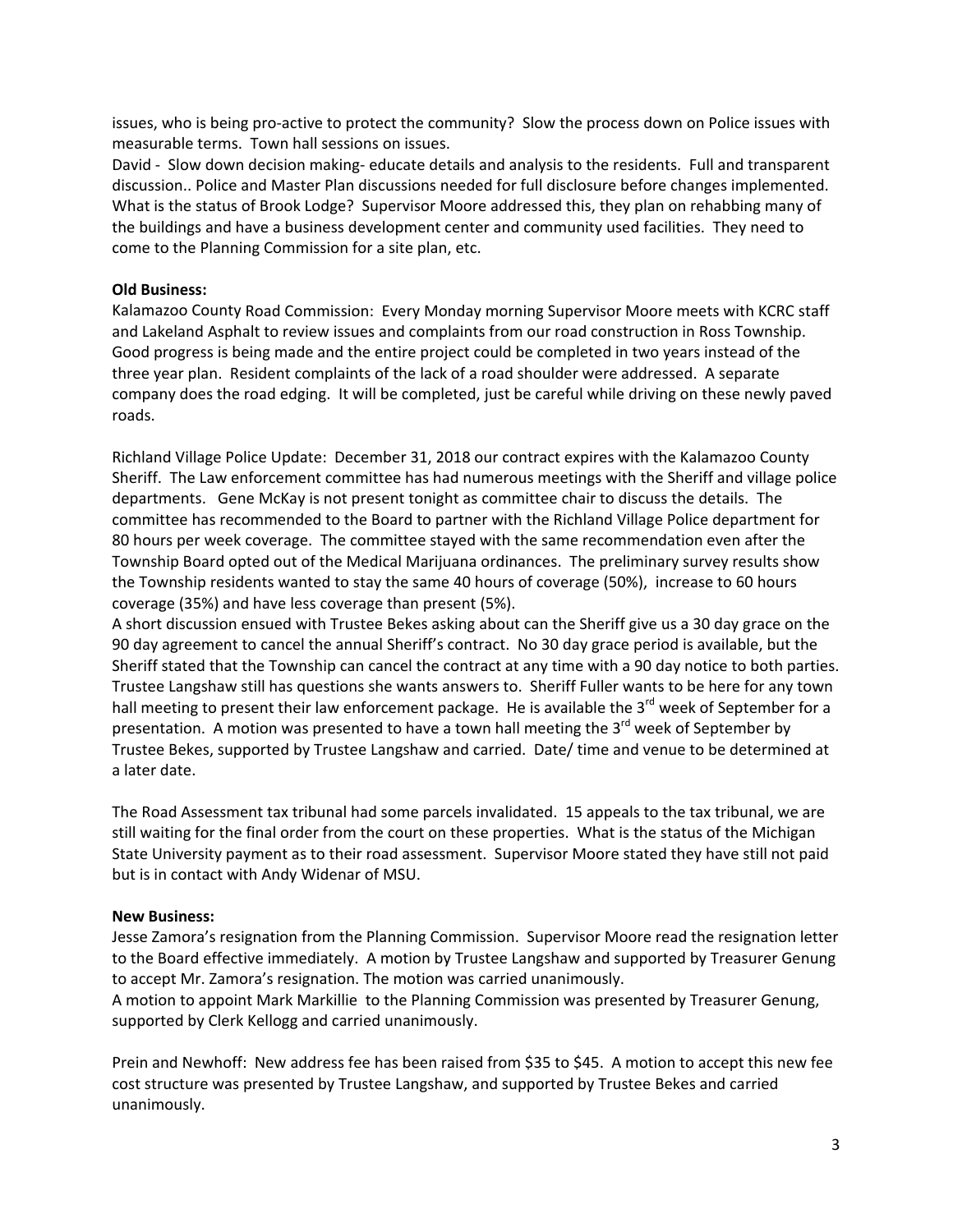Four Water Township Water Resources Council. Contribution of \$500 annually. Benefit to the Township is the Water Quality testing. A motion to approve this contribution was presented by Trustee Bekes, supported by Clerk Kellogg and carried unanimously.

Planning Commission Master Plan update: A minor revision to the plan will cost \$4800. This will allow the PC to wait until the 2020 census for a major revision in 2021. The estimated cost of a complete revision with be in the \$35K to \$50K range. Trustee Bekes asked about the review process. The PC has to review the plan every 5 years. What does the \$4800 buy the Township? It will provide and minimum but still effective revision to do a complete revision in 2021. The timeline for a complete revision is a 10 month period. A full Master Plan revision will have Township Hall meetings, surveys and expert witnesses are part of the cost to revise. A short explanation of Rebecca Harvey's (Township Consultant) hiring process was discussed. A motion to support the \$4800 expenditure for minor PC revisions was presented by Trustee Bekes, supported by Treasurer Genung and carried unanimously.

Fire Escrow withholding Program: This is a no cost option for the Township. The program is a State of Michigan supported way to address Burned down homes where the owner does not have the means to pay for cleanup and debris removal. 25% of the cost, with a \$6700 maximum is put in escrow to help pay the cleanup costs. A motion to accept this program in the form of a resolution was presented by Trustee Langshaw, supported by Trustee Bekes. A roll call vote was as follows: Trustee Bekes, Aye, Trustee Langshaw‐Aye, Clerk Kellogg‐Aye, Supervisor Moore‐ Aye, and Treasurer Genung‐Aye. The motion carried unanimously.

Possible future opt‐out ordinance for Medical Marijuana. If the November ballot proposal to approve recreational marijuana passes, each local community needs to opt out or opt in again if the referendum passes. Whatever happens the opposing party can petition for a ballot referendum to opt in / opt out. A discussion ensued that the Ross Township Board needs to prepare for an opt out ordinance after the November election bill passes for Recreational Marijuana. A motion was presented by Trustee Bekes to prepare this ordinance in advance, supported by Treasurer Genung and carried unanimously.

Refund of Medical Marihuana License Fees – Treasurer Genung proposed that we refund 75% of the license fees back to the appropriate Marihuana entities, with the Township keeping 25% to cover Township Costs of the licensing process. Attorney Thall stated that we cannot charge a fee above our cost structure. If accepted by the Medical Marihuana entities, they would also need to sign a waiver of liability back to the Township. Treasurer Genung will prepare a cost breakdown to support this request. A motion to cover the Township costs and refund the difference back to the Medical Marihuana entities with a signed liability of waiver was presented by Treasurer Genung, supported by Trustee Langshaw and carried unanimously.

Trustee Bekes wanted the Board to consider additional Town hall meetings for question and answer periods and to discuss survey results, etc. Trustee Bekes agreed to help Supervisor Moore come up with an appropriate venue for such Town hall meetings.

### **Members Time:**

Clerk Kellogg stated that at the September Board meeting he will have the annual audit results for review and approval. The audit will, with some general ledger adjustments needed per our auditor for specific corrections and adjustments.